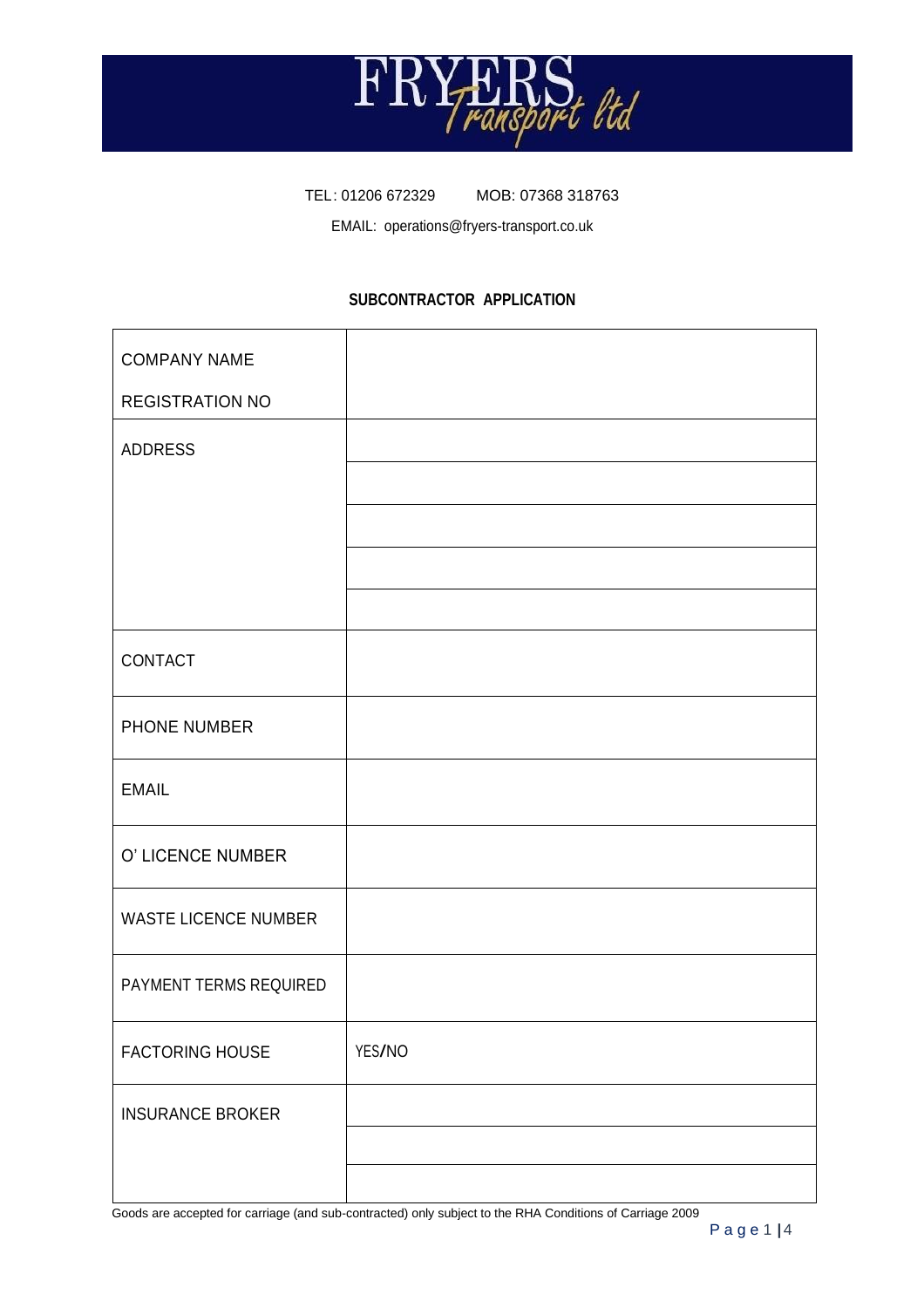

| <b>CONTACT NUMBER / EMAIL</b><br><b>ADDRESS</b>        |           |
|--------------------------------------------------------|-----------|
|                                                        |           |
|                                                        |           |
| <b>PLEASE CONFIRM GOODS IN</b><br><b>TRANSIT COVER</b> | PER TONNE |
| <b>VAT REGISTRATION</b><br>(Please attached copy)      |           |

#### SECURITY ARRANGEMENTS

Address at which vehicles normally parked:

#### Does the above address have any of the following?

| $\bullet$ | Locked gates and perimeter fencing | yes/no |
|-----------|------------------------------------|--------|
| $\bullet$ | Closed circuit camera              | yes/no |
| $\bullet$ | Alarms/sensor                      | yes/no |
| $\bullet$ | Mannedsecurity                     | yes/no |
| $\bullet$ | If yes, what periods are covered?  |        |
|           |                                    |        |

"Anygoodsandequipmentarehandedtoyouonthesoleunderstandingthatyouwill indemnifyus against all liability in respect of loss, destruction of or damage to the goods and equipment which form the subject of this special contract during the period in which you or any subcontractors employed by you are in possession of the said goods and equipment".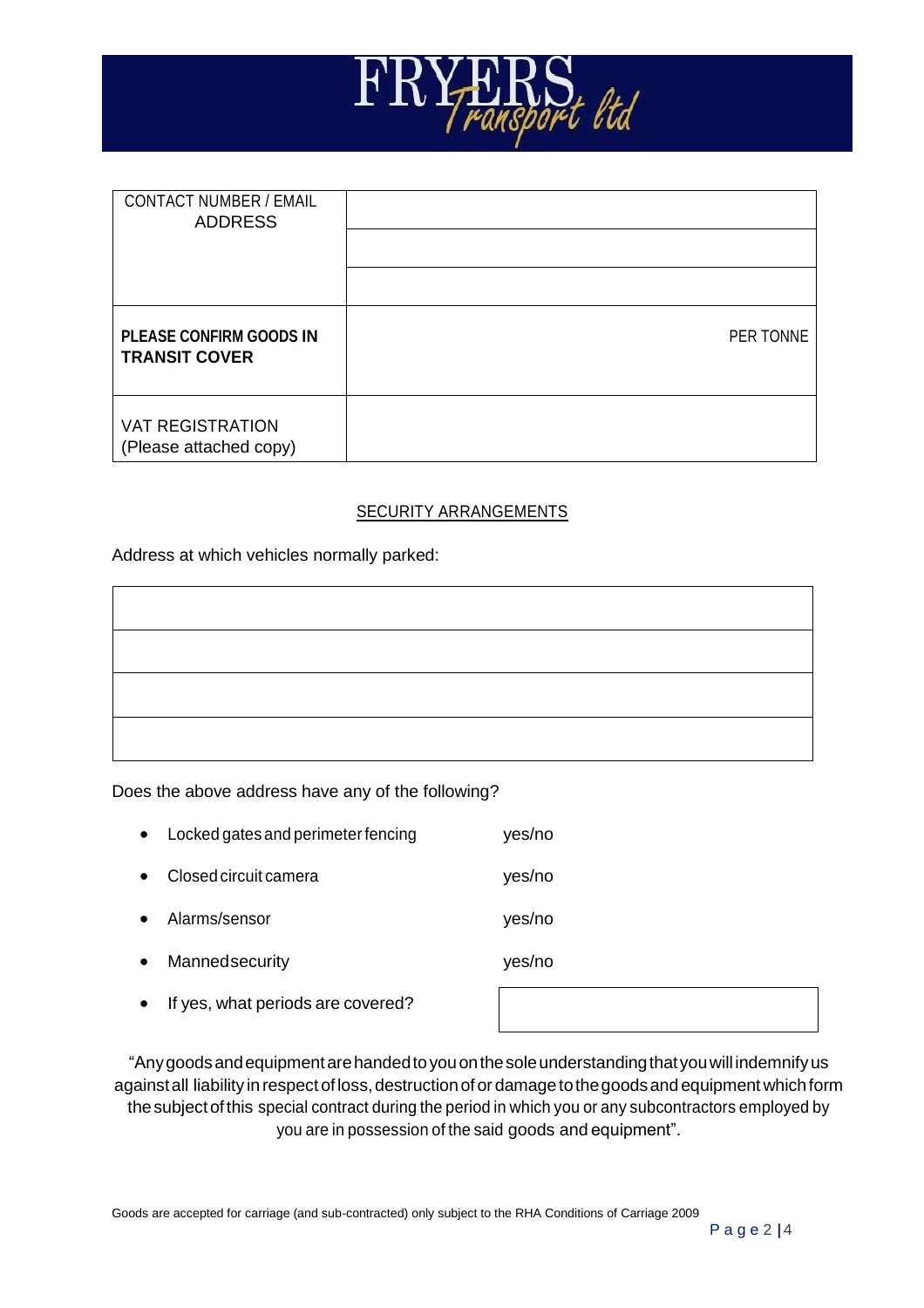

### Container Locks

Pleasebeadvisedthat**ALL**drivers/vehicleswillberequiredtocarryandusethe following heavy duty containerlocks.



This is a promise we have made to all of our customers following on from a number of attempted break-in's either at services or at authenticated Truck Stops.

We currently provide an excellent service for all our customers and we pride ourselves on making sure our customer is at ease knowing their business is carried out professionally and securely. It is fundamental that we maintain our reputation and with this continue to expand.

Allcustomersarenowaskingwhatsecuritywehaveinplacetoensuretheirloadis safeand secure and we have ensured all customers that our vehicles will find safe parking whilst away from base and that a container lock will be fitted for all loaded containers.

If you currently have a container lock, then please ensure you use it where applicable. If you wish to acquire a container lock, we can supply one for a one off charge of £30. Failure to provide a container lock will limit us to the work you can carry out and if caught not using one, could jeopardise our reputation.

I agree to supply a container lock at all times whilst working for

| Container Lock Required (£50 Charge) |  | Yes/No Received: Yes/No |  |
|--------------------------------------|--|-------------------------|--|
| Name:                                |  |                         |  |
| Company:                             |  |                         |  |
| Signature:                           |  | Date:                   |  |

Goods are accepted for carriage (and sub-contracted) only subject to the RHA Conditions of Carriage 2009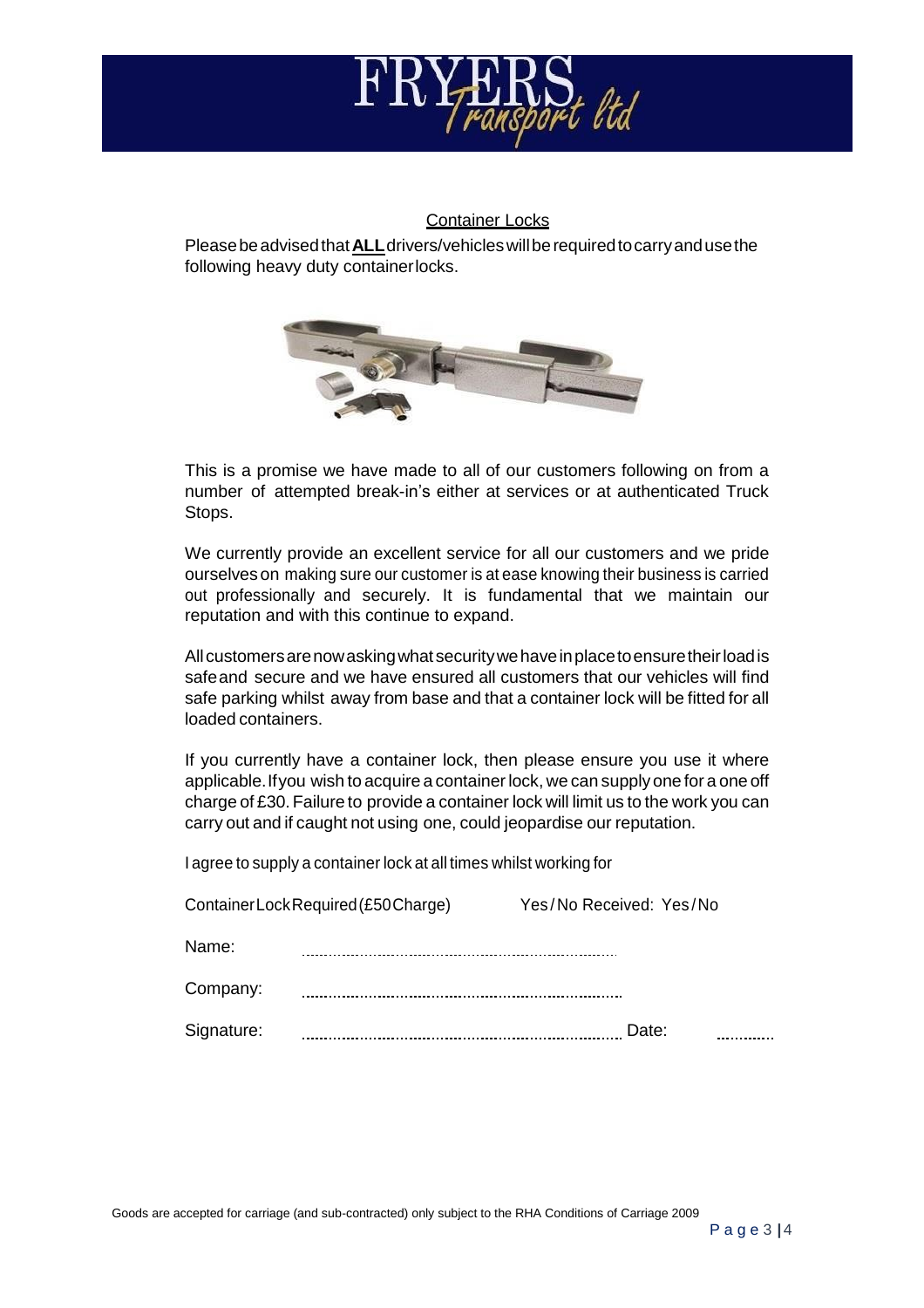

It is our intention to start paying our weekly paid subcontractors by BACS and require the bank details you wish your payment to go into as follows:

| Sub-Contractor Name:            |                  |
|---------------------------------|------------------|
| Sub-Contractor Address:         |                  |
|                                 |                  |
|                                 |                  |
|                                 |                  |
|                                 |                  |
| Factoring House (please circle) | YES<br><b>NO</b> |
| <b>Bank Account Name:</b>       |                  |
| Bank:                           |                  |
| Sort Code:                      |                  |
| Account Number:                 |                  |
|                                 |                  |
| Signature:                      |                  |
| Name:                           |                  |
| Date:                           |                  |

Note:

If your bank details change, please notify us as soon as possible to enable us to make your payment to the correct account.